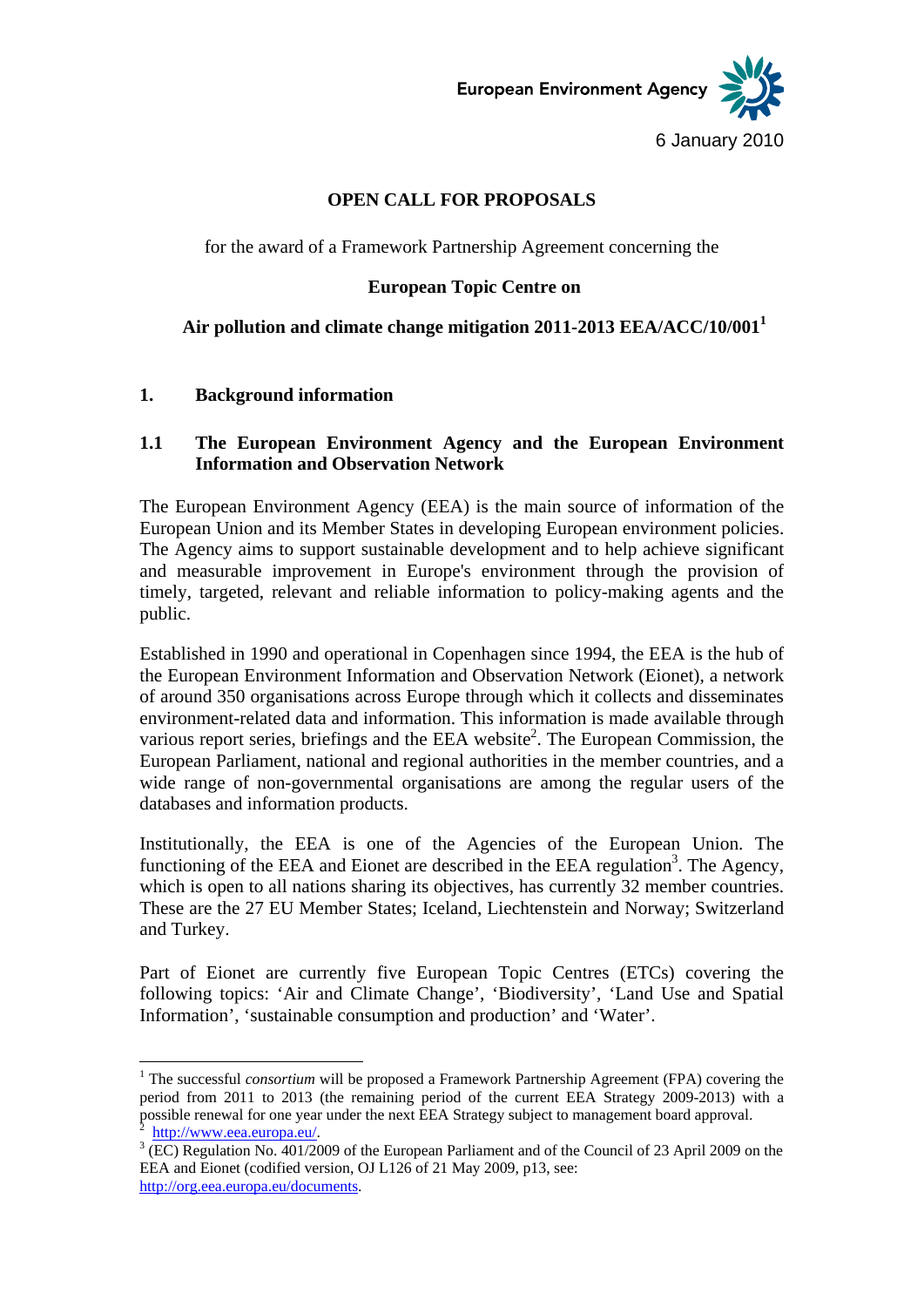Having regard to the expiry of the Framework Partnership Agreement (FPA) concerning the ETC Air and climate change on 31 December 2010, the EEA launches this call with a view to identifying the *consortium* which will continue the work in the respective area from 1 January 2011 to 31 December 2013.<sup>4</sup>

The separation and extension of the work of ETC Air and climate change (ETC/ACC) into ETC Climate change impacts, vulnerability and adaptation (ETC/CCA) and ETC Air pollution and climate change mitigation (ETC/ACM) reflects the scale of policy and scientific developments in these areas.

In February 2008, the European Commission adopted a Communication proposing to improve, modernise and streamline current environmental information systems by establishing a European Shared Environmental Information System (SEIS). SEIS is a distributed, integrated, web-enabled information system based on a network of public information providers sharing environmental data and information. It is built on existing e-infrastructure, systems and services in the Member States and EU institutions, especially those of the EEA and Eionet.

The system aims to tie in better all existing data flows and information related to EU environmental policies and legislation including the implementation of the infrastructure for spatial information in Europe Inspire, and other data and real time observations related to emerging environmental priorities, and services coming from programmes such as Global Monitoring for Environment and Security (GMES). It will provide easily accessible information to both policy-makers and citizens. A major challenge will be to develop SEIS as a platform that also can be used for two-way communication on the environment, namely enabling users to upload and share their information with others from local to global level.

The EEA will achieve its contributions therein by, inter alia: working together with Eionet, the European Commission (primarily through ten thematic European Environmental Data Centres) and the EEA's European Topic Centres on the implementation of this distributed system for sharing information from local to global level based on interoperability and, focusing on EEA European data management, including streamlining priority dataflows with Eionet, coordination of the in-situ component of GMES and the management of 5 of those thematic Environmental Data Centres (Climate change, Air, Water, Land use and Biodiversity) to offer a wealth of European environmental datasets in suitable formats for various users.

The implementation of SEIS principles via appropriate technological development and networking activities with stakeholders plus an increased focus on the inclusion of near-real time measurements and improved use of modelling techniques means that EEA will, for some dataflows, move away from the traditional methodology of

<u>.</u>

<sup>&</sup>lt;sup>4</sup> With a possible renewal for one year under the next EEA Strategy subject to management board approval. This call is subject to the EEA Financial Regulation and its Implementing Rules as determined by the EU's Financial Regulation (EC) No. 1605/2002 as last amended by (EC) No. 652/2008 and its Implementing Rules (EC) No. 2342/2002 as last amended by (EC) No. 478/2007, in particular their respective Titles VI on Grants (Articles 108-120 FR and 160-184a IR). ). It is also subject to the EEA regulation which stipulates in Article 4(5) that 'topic centres shall be designated by the Management Board …for a period not exceeding the duration of each multiannual work programme…Each designation may, however, be renewed'.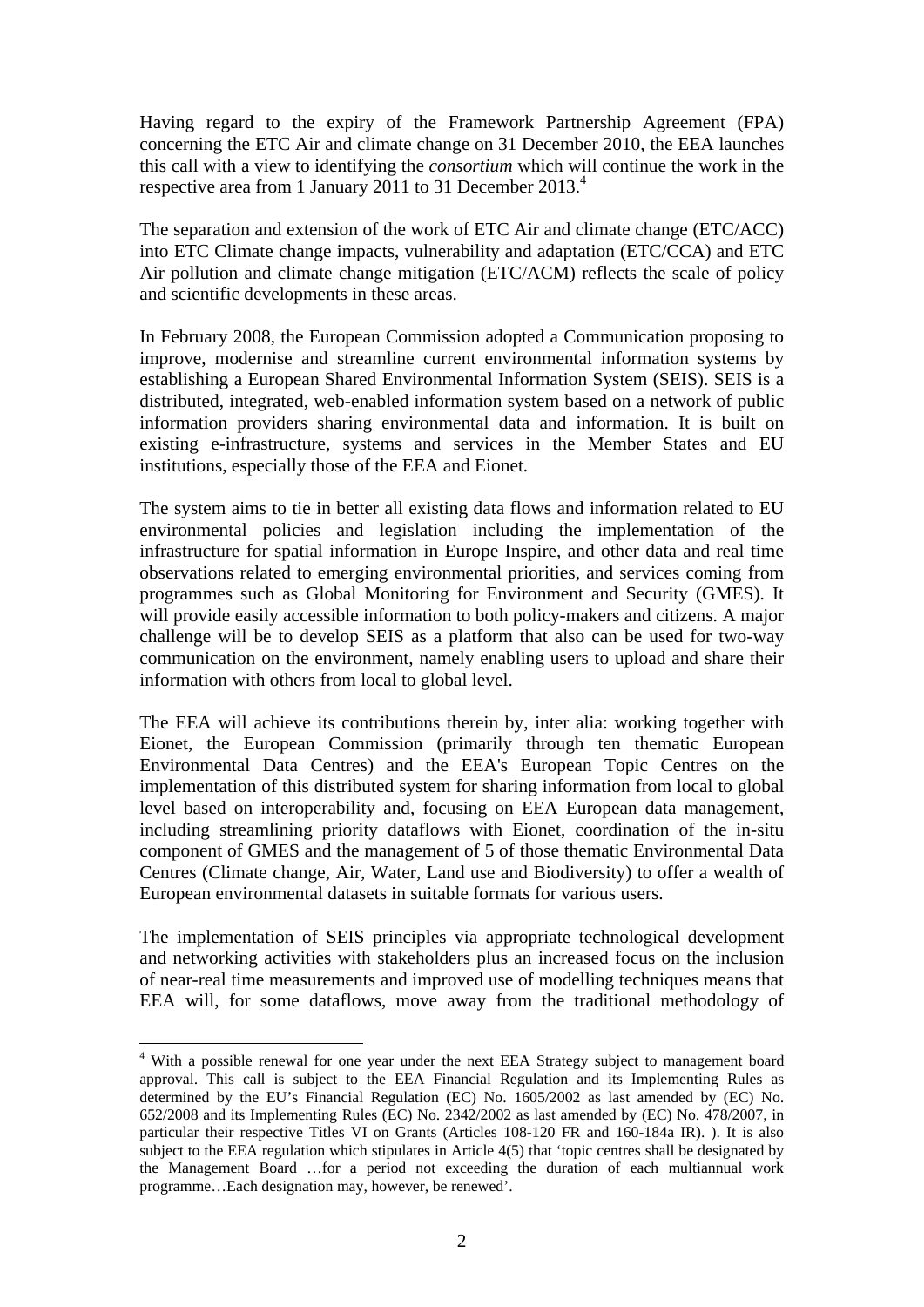processing national data as applied over the last 10 -15 years while continuing to support countries in their efforts to produce relevant and high quality data.

The EEA website will evolve from one that stores documents into an interactive site and portal that supports two-way communications and can be effective in helping to improve the quality and spread of environmental information. Meeting this objective in the complex field of air pollution and climate change mitigation can mean that standalone outputs are complemented with more frequently updated content.

Subject to available funds from the General Budget of the EU, the total annual budget for Specific Agreements (SAs) to be concluded on the basis of the Framework Partnership Agreement (FPA) to be concluded following this call is estimated at:

### **Air pollution and climate change mitigation (total): 2,200,000 Euro**

# **1.2 Role of European Topic Centres (ETCs)**

ETCs are, according to the EEA regulation<sup>5</sup> and in practice, an important instrument supporting the EEA through the execution of sizeable, continuous, well-defined tasks with the involvement of member countries. ETCs support EEA data centres for the issues air, climate change, water, biodiversity and land use and may provide help to EEA in supporting other data centres coordinated by Eurostat and JRC. Tasks focus on the harmonisation of monitoring of the environment in the member countries, the compilation of the resulting data in international databases, the processing of the information including the use of models to describe and analyse the present and future state of the environment, and the production of indicators to communicate the findings to various users.

ETCs are a part of and support to Eionet. Their activities have an important networking-component involving experts in the member countries in the harmonisation, quality assessment and exchange of data and/or information, capacitybuilding in member countries through country visits and meetings with all Eionet country experts. ETCs are sparring partners for countries discussing options for improving national information systems. Networking with member countries also includes their involvement in indicator analysis and assessment. Under the overall leadership of the EEA, steering and supervising the work of the ETCs, ETCs are also expected to cooperate amongst themselves on crosscutting projects.

In order to assume this role, ETCs are expected to assemble the best expertise in Europe covering the full geographical area of EEA member countries, to handle data in their areas and analyse environmental data with regard to societal and economic developments relevant to environmental and sectoral policies.

### **1.3 Agreements**

<sup>&</sup>lt;u>.</u>  $<sup>5</sup>$  The EEA regulation, see footnote 2, describes in Article 4(4)-(6) European Topic Centres and their</sup> tasks as part of Eionet.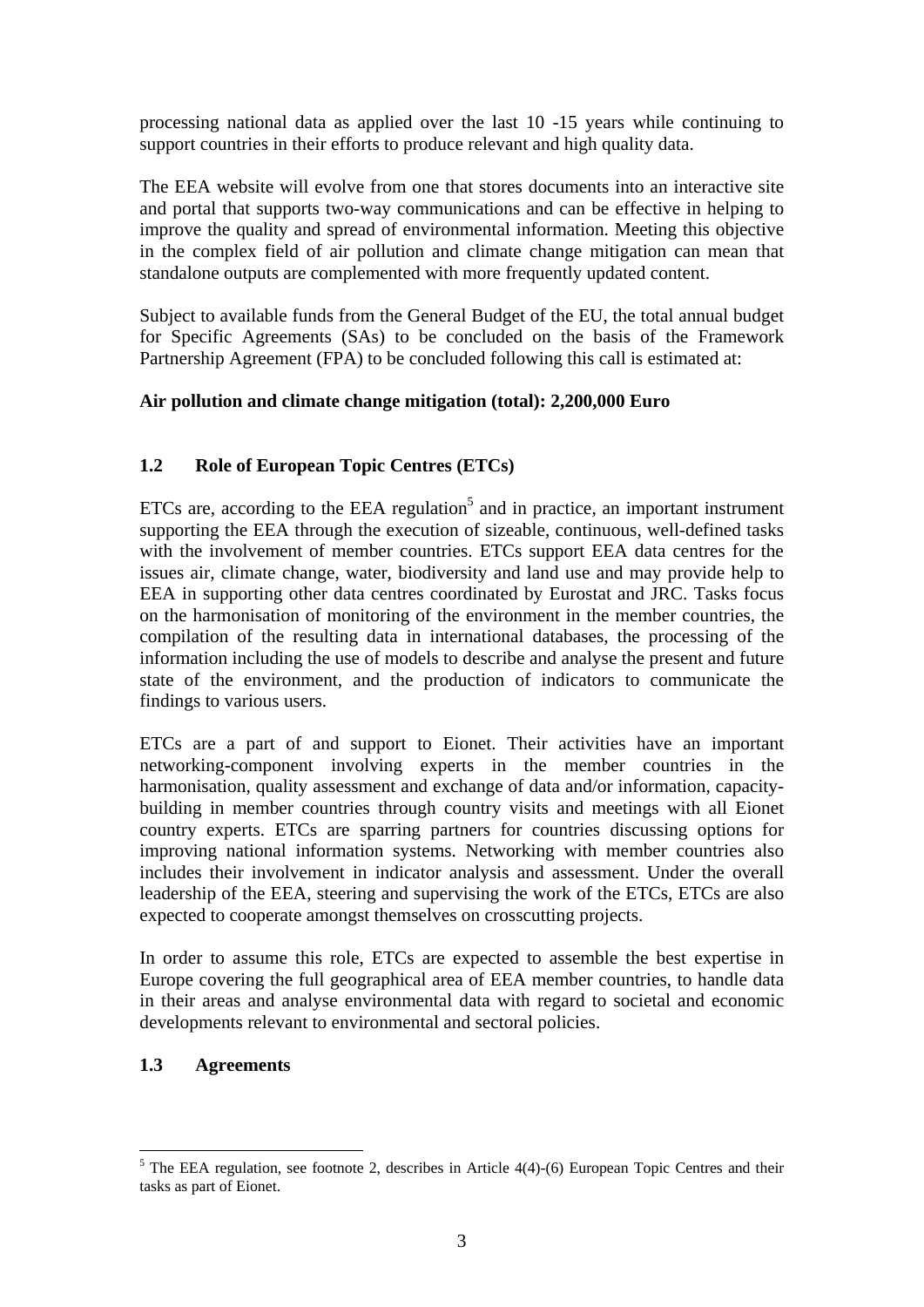All activities of ETCs are based on Framework Partnership Agreements (FPAs) and Specific Agreements (SAs) concluded to implement the former. Work programmes (mostly annual implementation plans), which form part of the SAs, are decided upon by the EEA and ETCs taking into account the requirements of all parts of Eionet and other stakeholders.

All grants are subject to co-financing by the *consortium* concerned (minimum 10% of the total eligible costs).

### **2. Future EEA work and demands in the area of Air pollution and climate change mitigation 2011-2013**

### *2.1 Policy context*

Global warming will have far-reaching consequences. Action to address global climate change is both technically feasible and affordable compared to the high costs of unabated climate change. In order to limit a global average temperature increase to 2°C compared to pre-industrial times requires that global greenhouse gas emissions peak by 2020 at the latest and be reduced by at least 50% as compared with 1990 levels by 2050 and continue to decline thereafter.

Although emissions of key air pollutants have decreased in recent years, and ambient air quality has been improving, there is still a long way to go before long-term targets to protect human health and the environment are met. Substantial impacts on human health, ecosystems, crops and forests still remain due to the presence of particles, such as PM10 and PM2.5, ozone, toxic and other hazardous pollutants in ambient air and the deposition of a variety of substances.

Over the past few years, key European and international legislative instruments concerning greenhouse gas mitigation and air pollution have been, or continue to be, under review and development. These include:

- The UN Framework Convention on Climate Change concerning the post-2012 climate regime, and EU policies such as the Climate Action and Energy Package, http://ec.europa.eu/environment/climat/climate\_action.htm, and related legislation such as the EU Greenhouse Gas Monitoring Mechanism,
- The UNECE LRTAP Gothenburg Protocol to abate acidification, eutrophication and ground-level ozone as well as the EU National Emissions Ceilings (NEC),
- The Integrated Pollution Prevention and Control Directives (IPPC) (and various supporting instruments such as the Waste Incineration Directive) and the UNECE PRTR protocol,
- The European Commission Thematic Strategy on Air Pollution (COM(2005)0446
- The Air Quality Directive (2008/50/EC).

The continuing development of these instruments will lead to changes in reporting requirements for countries and associated EEA assessment and policy support activities, which will thus also be reflected in changes in the future work programme of the EEA and the ETC.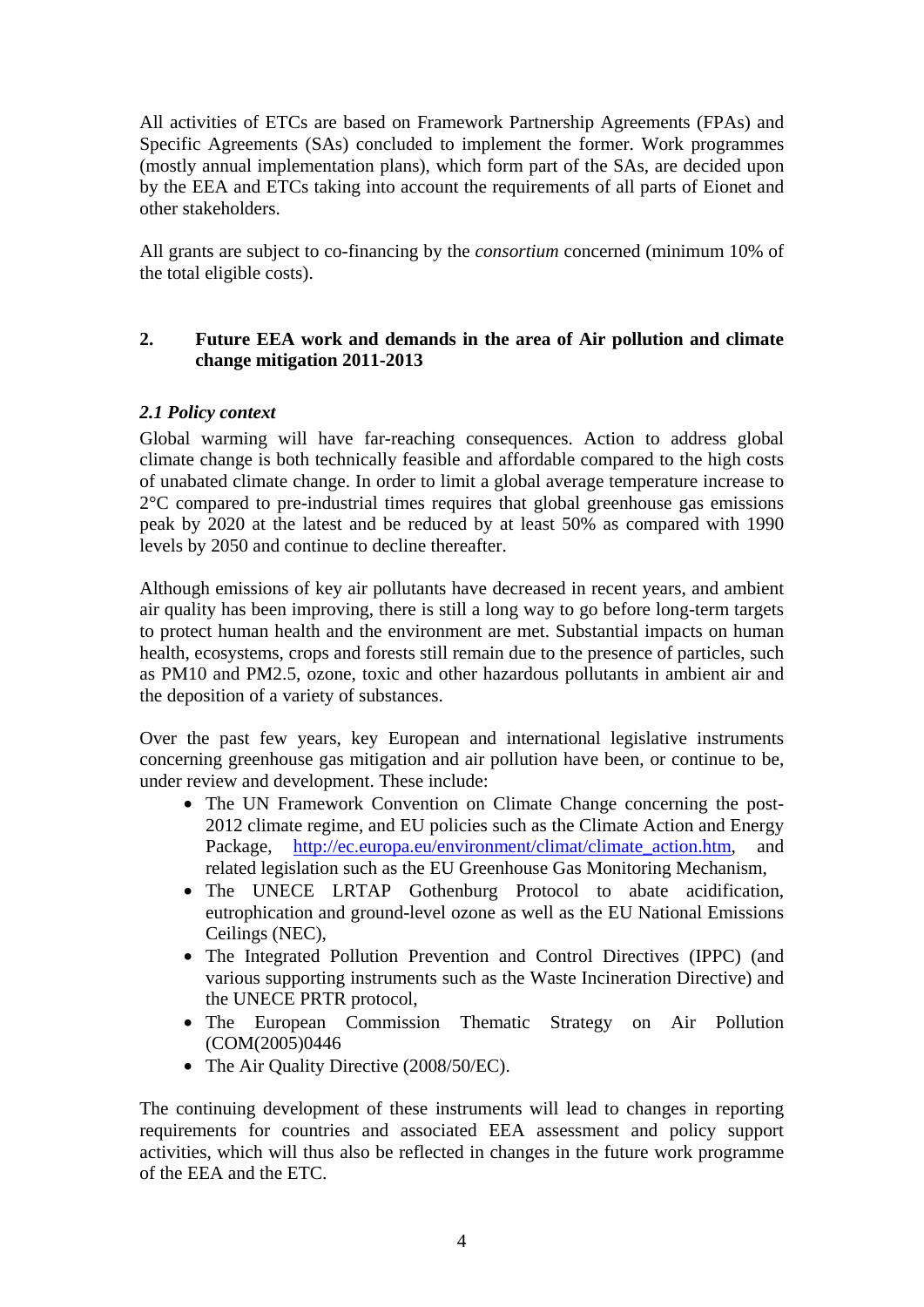In addition, the development of the Global Monitoring for Environment and Security (GMES) atmosphere services (www.gmes.info*)* and the implementation of both the Shared Environmental Information System for Europe (SEIS) principles (COM/2008/0046) and of the INSPIRE Directive (2007/2/EC) have the potential to improve in the future the extent, quality, timeliness and spatial resolution of *inter alia*  air quality information and assessments and thus could play in the coming years an important role in air quality policy developments.

Finally, there is growing scientific and policy awareness of the importance of interlinkages (both negative and positive) between air pollution and climate change. This leads to the increasing need for development of integrated policies that ensure the most cost-effective approach is taking in devising future measures that are aimed at addressing environmental and health impacts. Thus assessment work relating to mitigation of both climate change and air pollution will be an important element in EEA's work over the coming years, linking to work on developments in and the resulting pressures from e.g. the energy and transport sectors.

### *2.2 EEA role in support of policy*

As set out in the EEA Strategy 2009-2013, the main operational objectives concerning air pollution and climate change mitigation are to track progress towards, and provide outlooks for, the achievement of short- and long-term targets as defined *inter alia* in relevant EU and international policies for issues such as emissions reductions, loads on ecosystems, air quality standards and human health impacts.

In order to do this, EEA carries out a broad range of activities aimed at ensuring the best possible access at the European level for decision-makers and the general public alike to quality-assured data and outlooks on emissions, air quality and exposure to air pollution, on the driving forces behind the observed trends, and on the effectiveness of polices in addressing the issues. The EEA also uses the data itself to maintain and further develop a comprehensive set of indicators in the field, including several of the EEA Core Set of Indicators, produces regular thematic assessments in the field of air pollution and climate change mitigation, and also covers the topics in cross-cutting reports of the EEA such as the SOER 2010.

Further information on the main areas of work can be found in the EEA Strategy 2009-13: http://www.eea.europa.eu/publications/eea-strategy-2009852013-multiannual-work-programme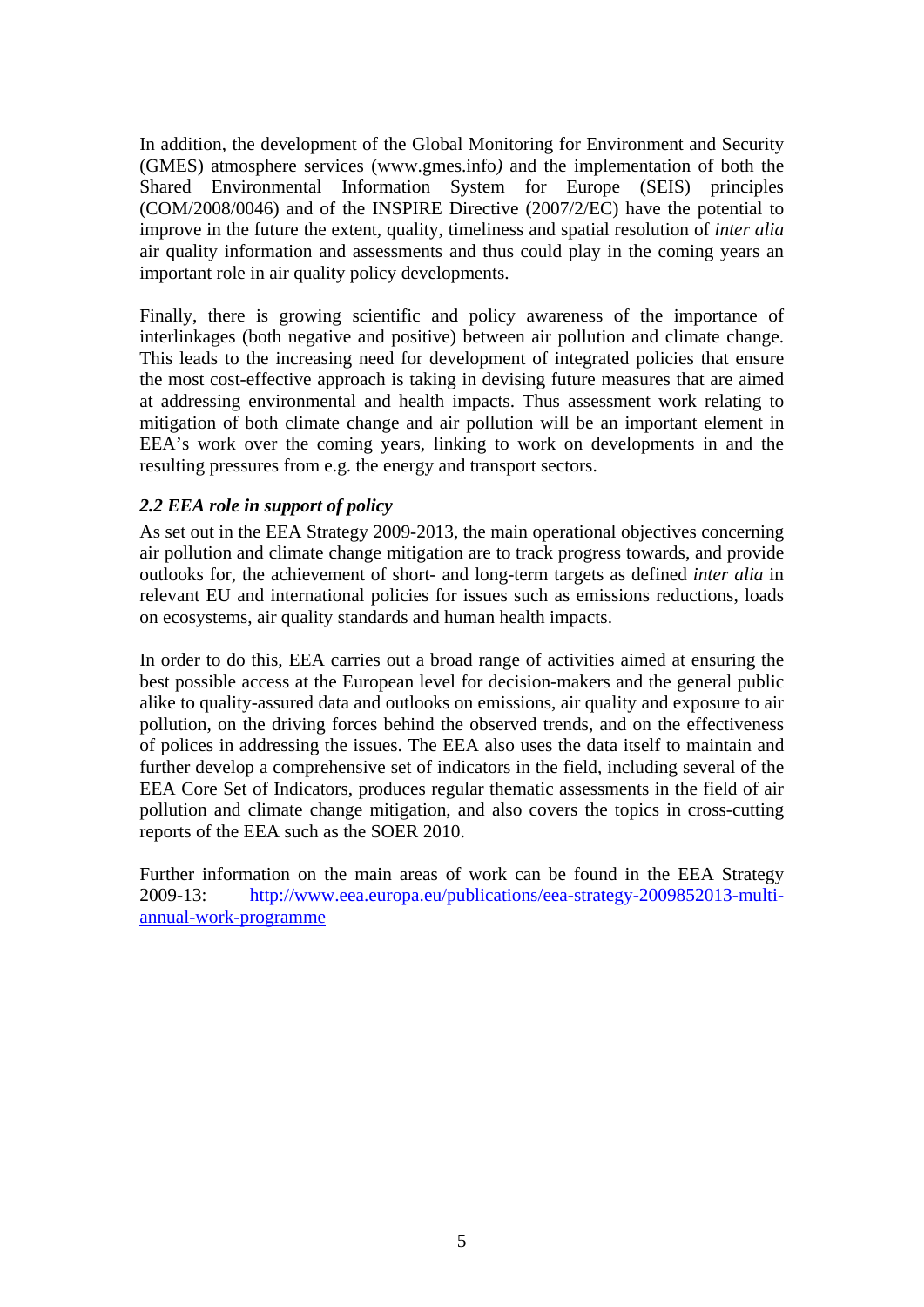### **3. Specific tasks of the European Topic Centre on Air pollution and climate change mitigation**

#### **3.1 Air pollutant and greenhouse gas emissions and mitigation**

The ETC will be required to support the work of the EEA and the Agency's cooperation with the European Commission, the European Parliament, EEA member countries (through the Eionet network) and key international organisations on air pollutant and greenhouse gas emissions and mitigation - including projections as well as policies and measures - within the following areas of work:

### *Work area 1: Emissions data, SEIS and GMES*

- Assisting with the collection, maintenance and review of relevant EU greenhouse gas, air pollutant and industrial emissions datasets, in conjunction with associated SEIS principles and Air and Climate Change Data Centre activities;
- Compiling EU emission inventory reports under the UNFCCC and EU GHG monitoring mechanism, NEC Directive and CLRTAP, in close coordination with EEA member countries and Commission services:
- Ensuring business continuity on tasks related to EC emission inventory processes, especially the GHG emission inventory and the EU National Inventory System;
- Supporting and promoting the use of relevant GMES services both by EEA and also by Eionet, including reviewing the potential for and piloting the use of new applications and uses and benefits for emission inventory data in the GMES context;
- Supporting activities to harmonise and improve consistency between GHG and air pollution inventories as well as with installation specific emission data from the EU ETS, E-PRTR and LCP reporting etc;
- Ensuring that the QA/QC procedures for emission inventories are updated, implemented, and documented in line with the QA/QC programmes, and participating in external (UNFCCC, LRTAP) QA/QC reviews as appropriate;
- Developing more timely estimates of e.g. GHG emissions;
- Performing data analysis and assessment work in relation to NAMEA Air and carbon accounting, and end-user allocation of emissions;
- Assisting with the further development and populating of the EEA Data Centres on Air and Climate change and the redesign of key databases and user interfaces (e.g. data viewers) to fulfil future requirements;
- Supporting activities aimed at improving the spatial resolution and availability of emissions data, including initiatives focussed on urban emission inventories;
- Assisting EEA member countries with their data deliveries by providing assistance/feedback with data exchange, expert and training workshops as well as by visiting countries to provide on-site training.
- Supporting EEA in activities concerning any further development and implementation of greenhouse gas, air pollutant and industrial emissions legislation, including the EU GHG monitoring mechanism, the Effort-sharing Decision, the EU ETS directive, the IPPC directive, the E-PRTR, the NEC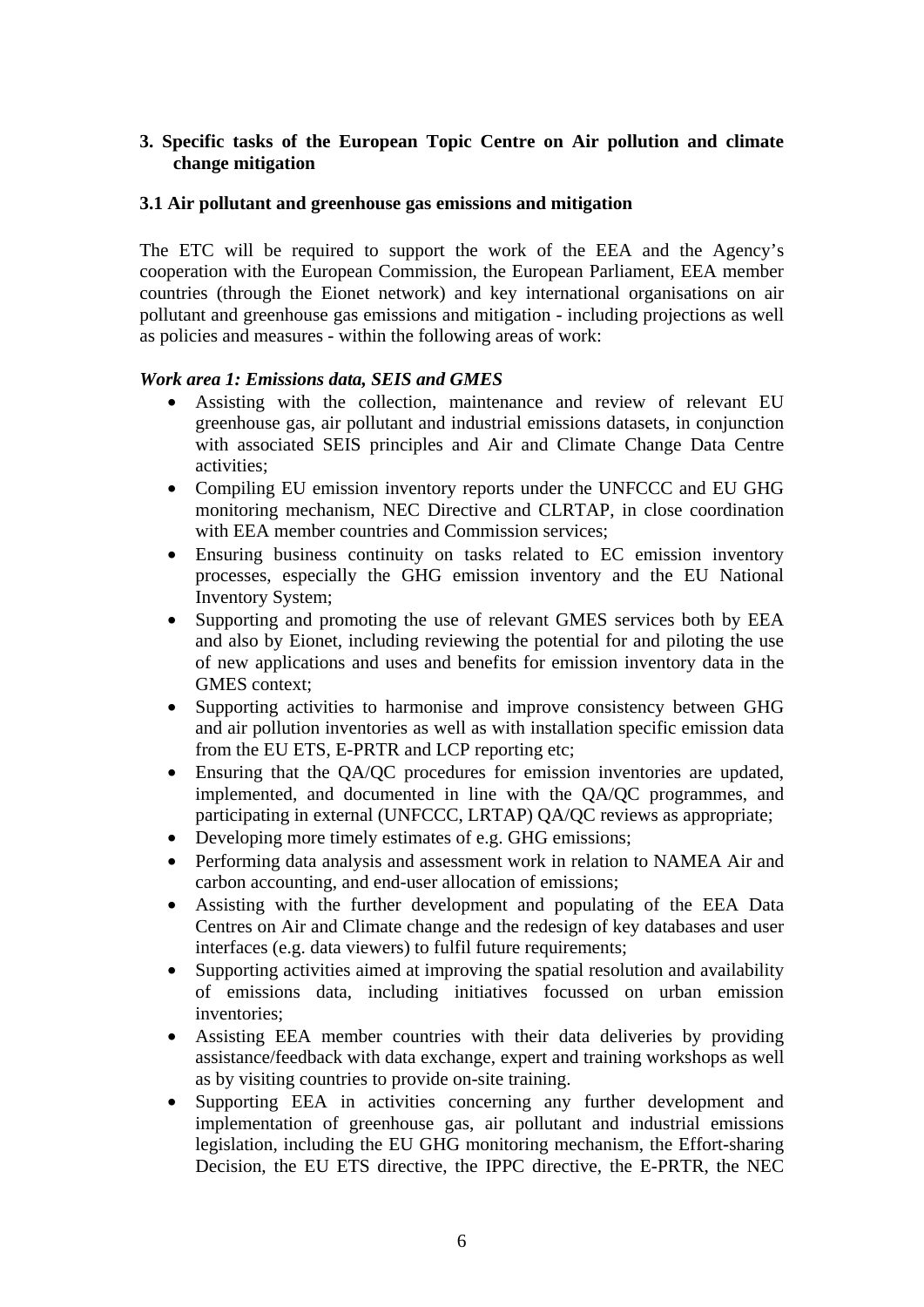Directive and relevant UNECE/CLRTAP protocols, including related changes in reporting requirements and assessment needs;

• Supporting European Community delegations in the preparation of and participation in international negotiation processes, e.g. UNFCCC, contributing to other relevant European Commission/European Union working groups and committees including bodies of the UNECE Convention on Long Range Transboundary Air Pollution.

# *Work area 2: Greenhouse gas and air pollutant mitigation assessments and indicators*

- Analysing and assessing the progress of the EC, its Member States and other EEA member countries towards air pollution mitigation targets under the Gothenburg protocol and NEC directive, and climate mitigation targets under the Kyoto Protocol and any new mitigation targets for post-2012, including Member State targets under the Effort Sharing Decision.
- Analysing relevant projections and the effectiveness of national and European policies and measures to achieve the current GHG reduction targets and new post-2012 targets, including the EU ETS and flexible mechanisms.
- Assessing the links between developments in source sectors such as energy and transport, including e.g. efficiency developments in the production and consumption of energy, on the one hand and air pollution and climate mitigation on the other - including mitigation potential and costs.
- Synthesising external (non-EEA) scenarios and outlooks in the field of climate mitigation, air pollution and main common sectors such as the energy and transport.
- Assessing interactions and linkages between climate change mitigation and air pollution, e.g. investigating the physical and policy interactions of climate change and air pollutants as short-lived climate forcers.
- Contributing to main EEA assessment reports including analyses and assessments of pathways to achieve a low-carbon economy and, as appropriate, contribute to international assessments on mitigation issues e.g. under IPCC and UNEP.
- Maintaining and developing EEA Core Set Indicators and other relevant indicators in the field

### **3.2 Air quality**

The ETC will be required to support the work of the EEA and the Agency's cooperation with the European Commission, EEA member countries (through the Eionet network) and key international organisations on air quality within the following areas of work:

### *Work area 3: Air quality data, SEIS and GMES*

- Assisting with the collection, maintenance, review and dissemination of European air quality monitoring data in conjunction with associated SEIS principles, Inspire and Air Data Centre activities;
- Supporting the implementation and documentation of OA/OC procedures and supporting member countries with their data deliveries by providing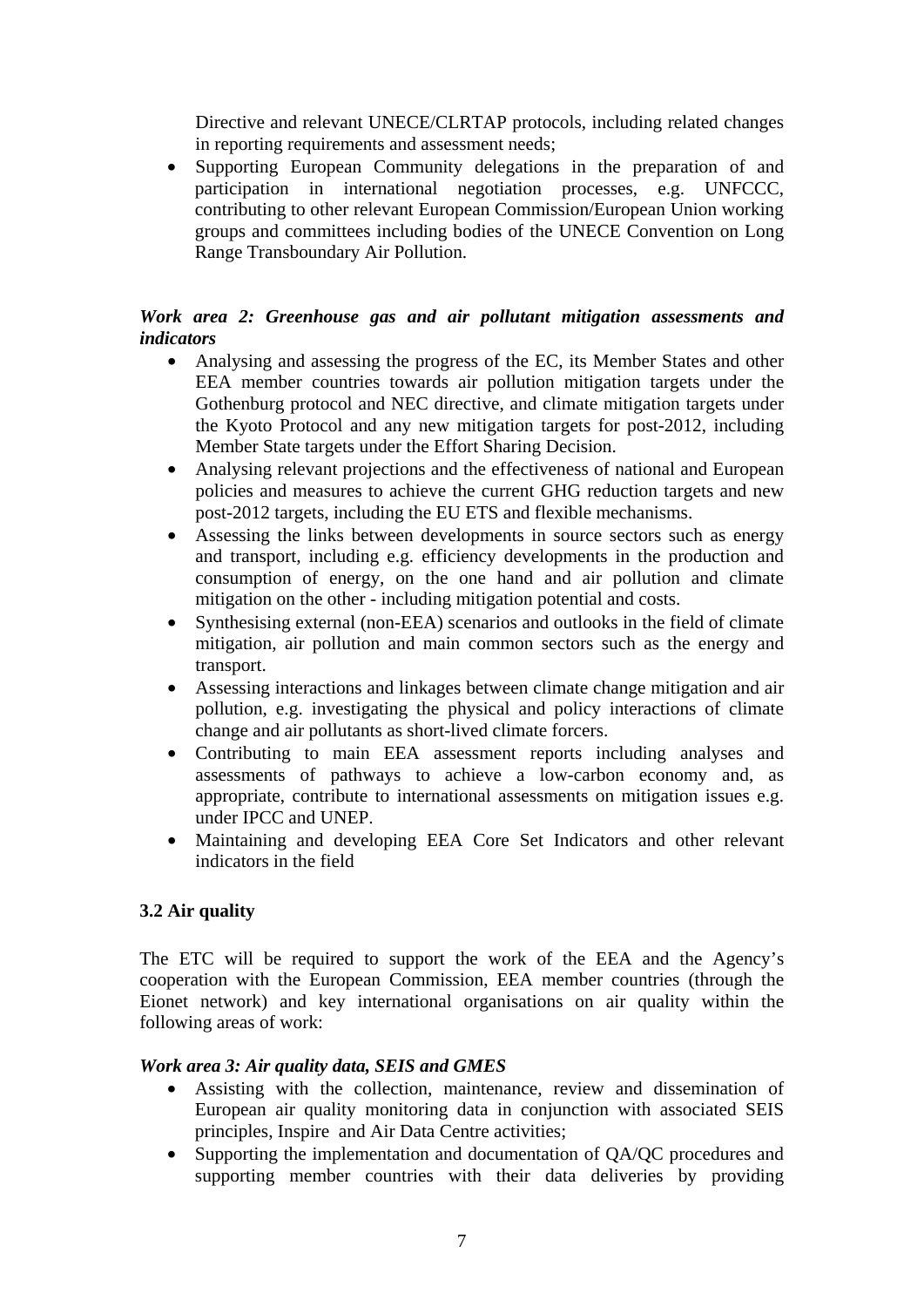assistance/feedback with data exchange, expert and training workshops as well as by visiting countries to provide on-site training;

- Supporting the move towards more integrated data flows required under the Air Quality directive (2008/50/EC), with rules and guidance for integrated QA/QC within countries as well as at the European level, and supporting non-ETC IT developments at the EEA in this regard;
- Supporting the EEA in expanding the near-real time data geographical coverage and extending the near-real time air quality information system from ozone to  $NO_2$ ,  $NO_x$ ,  $PM_{10}$ ,  $PM_{2.5}$ ,  $SO_2$  and other parameters;
- Contributing to the workings of the joint JRC EEA FAIRMODE network, in particular to the FAIRMODE steering committee and the working group on 'Guidance on the use of models' led by the EEA;
- Supporting the coordination of and access to in-situ data necessary for GMES services, and promoting the use of GMES services by EEA and Eionet, including reviewing the potential and piloting the use of new services;
- Supporting the overall development of the GMES framework to ensure that services are fit for purpose;
- Supporting the European Commission Data Exchange Group and other relevant European Commission/European Union working groups and committees as well as UNECE Convention on Long Range Transboundary Air Pollution working groups, task forces and other relevant bodies in developing, harmonising and streamlining data flows and in improving air quality assessments.

### *Work area 4: Air quality assessments and indicators*

- Regularly updating and further improving the relevant EEA core set of indicators and other indicators in the field, including exploiting the use of near-real time air quality data for more up-to-date indicators as well as for improving the air quality index;
- Assessing summer ozone exceedances and air quality in zones and agglomerations .
- Contributing to main EEA cross-cutting and comprehensive assessment reports;
- Assisting the EEA in producing integrated and targeted assessments of air pollution, the impacts on human health and the effects on the environment, and the effectiveness and co-benefits of related policies and measures.
- Assisting the EEA in preparing input relevant for the review process of the air quality directive (2008/50/EC),

### **3.3 General activities**

#### *Work area 5: ETC management and capacity-building in EEA member countries*

The organisational set-up and management procedures of the ETC consortium must meet the special and general conditions of the Framework Partnership Agreement. To ensure this, the management of the ETC requires, for example, clear decision and communication structures within the consortium, and well-established links to the EEA and its member countries, to the European Commission and to other relevant organisations. In response to the annual work programme, which is the basis for the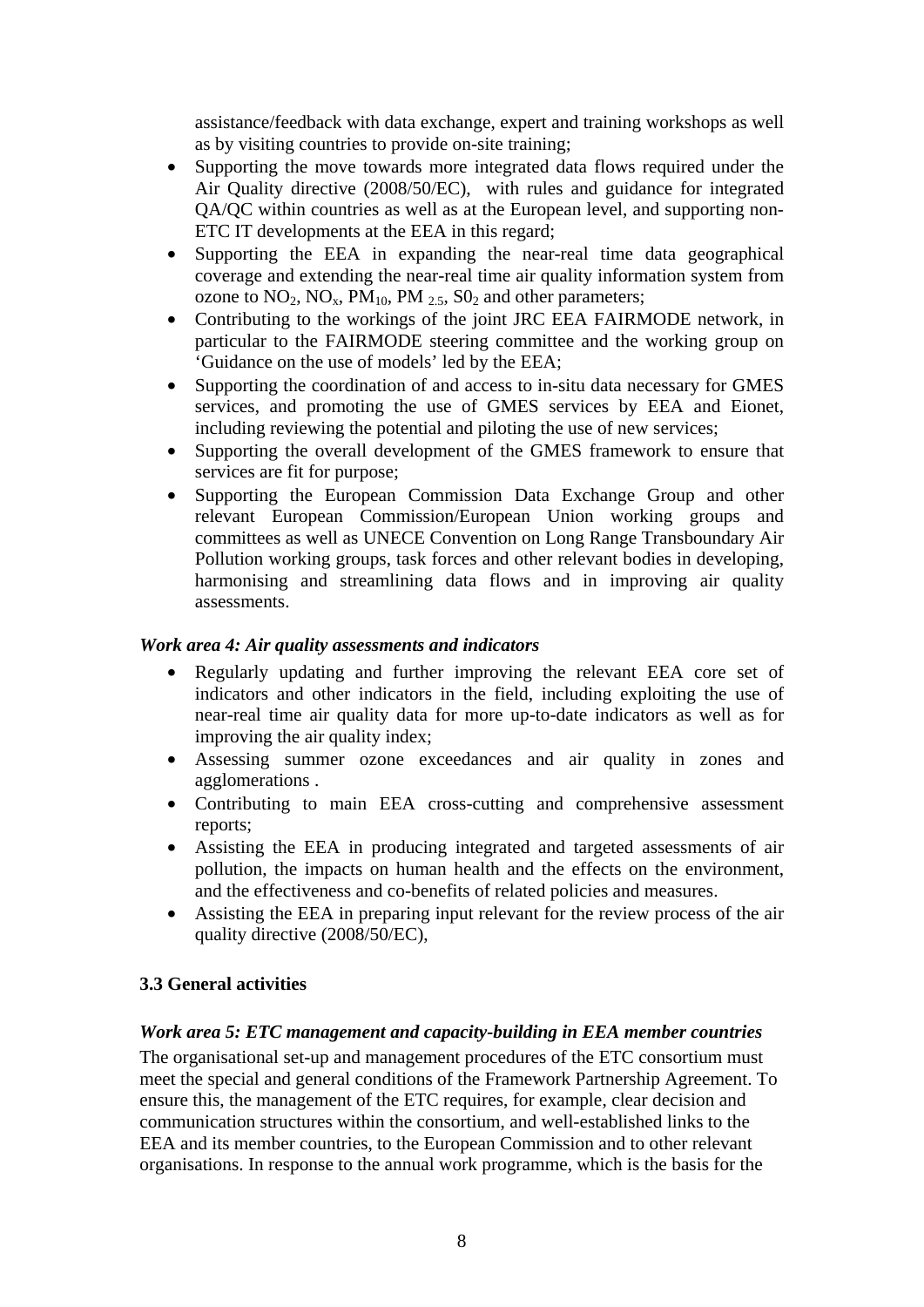grant, the consortium shall produce a draft annual implementation plan for agreement with the EEA.

The ETC management must also maintain procedures for quality assurance – including language-checking - of all its deliverables.

The ETC shall maintain close links with the Eionet (EEA member countries and other ETCs), through:

- strong communication efforts with the countries, including networking and regular country visits;
- in dialogue with the countries identifying barriers to optimally perform their tasks (e.g. monitoring capacities, staff resources, knowledge gaps) and developing proposals to solve any issues that may emerge and providing training and capacity building in the countries as appropriate;
- helping organising regular Eionet workshops and seminars to discuss the outcomes of the work and plan future activities with the member countries;
- engaging actively in co-operation with other ETCs to strengthen the coherence of data and information, in particular regarding
	- o geographical data sets,
	- o climate change mitigation and impacts,
	- o human exposure to noise and air pollution,
	- o impacts of air pollution on ecosystems,
	- o sustainable consumption and production.

### **4. General guidance on the expertise and organisation of the European Topic Centre on Air pollution and climate change mitigation**

The present and earlier ETCs are consortia of government organisations, private nonprofit organisations and a few commercial firms. Based upon EEA experience some general guidance can be given for a successful consortium.

#### **A. The structure of the ETC consortium:**

The ETC consortium shall comprise one coordinating organisation and several partners. The following points have to be considered when establishing the consortium:

- As it can be difficult to manage many small partners (e.g. with contracts of less than EUR 50 000 per year) in a consortium, fewer partners can facilitate management. However, this has to be balanced against the need to cover the required field of expertise and to ensure good geographical coverage.
- The work programme may be best addressed by a 'core group' located at the coordinating organisation, supported by partners with specific competences. The expertise needed in the core group is both topical and technical, including: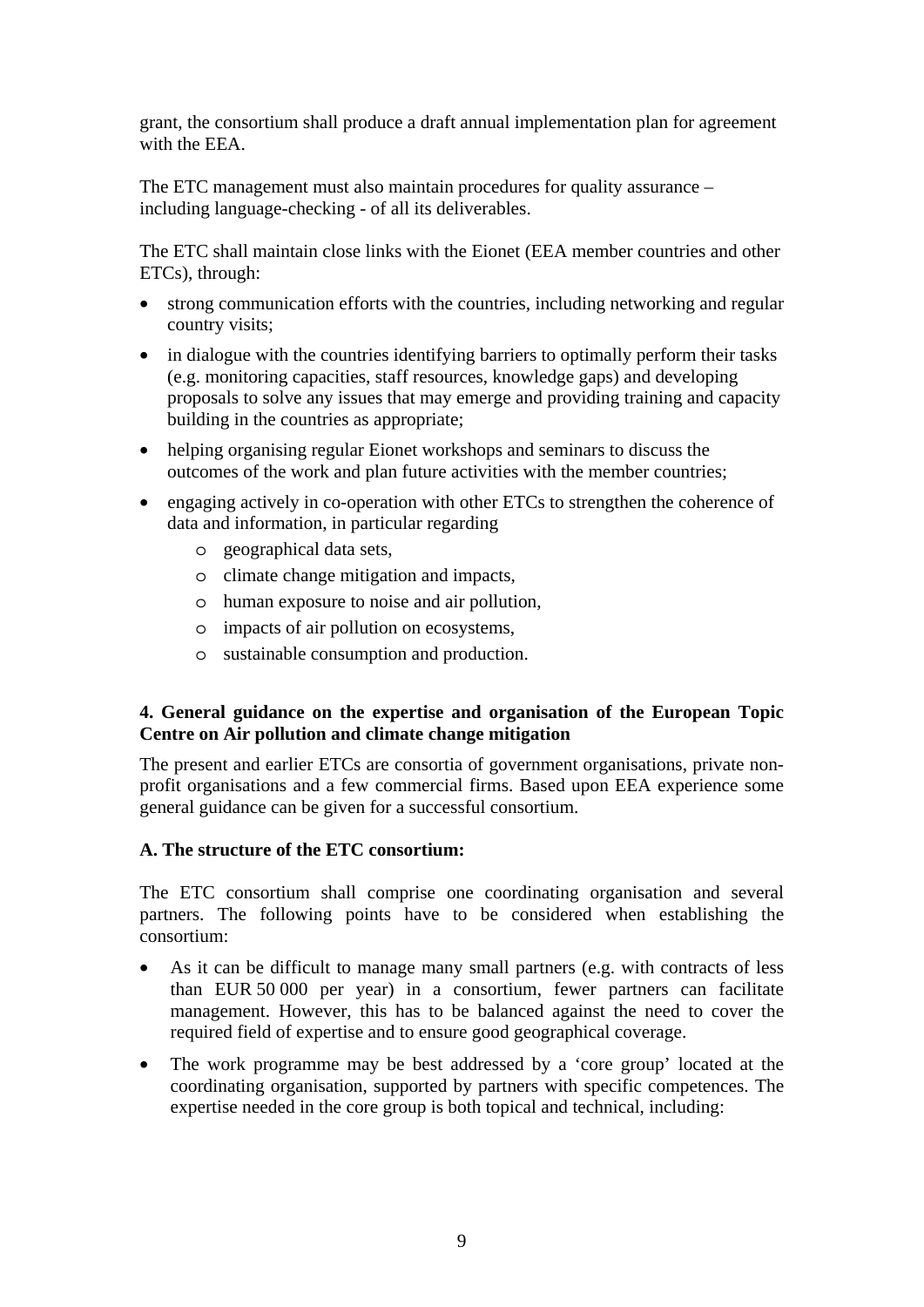- coordinator (ETC manager), having excellent management and networking capabilities;
- technical/scientific coordinator with in-depth knowledge of air pollution and climate change mitigation related issues;
- administrative support, able to work in English and organise European meetings and consultations;
- data management with experience in OA/OC;
- expertise to design relevant information systems including the ability to handle relevant GIS components in cooperation with the European data infrastructure developed at EEA.

In order to ensure proper financial management, the core team shall have access to financial control services.

- The consortium as a whole needs to cover the main work areas with the expertise listed under B, but also have appropriate links to wider European expertise. This is particularly important where specific skills are needed, e.g. for certain methodologies, modelling or for wider sector integration etc.
- Therefore, the ETC needs to be structured in a way to ensure the necessary flexibility to be able to adapt to changing needs and to be able to subcontract experts for specific projects.

### **B. Technical and scientific expertise:**

The consortium is expected to have excellent technical and scientific expertise to be able to fulfil all the tasks in the work areas mentioned in section 3.

Excellent technical and scientific knowledge, expertise and experience in the following areas is specifically required:

- International, EU and national policy developments regarding air pollution and climate change mitigation;
- GHG and air pollution emission inventories including industrial emissions data, and familiarity with both international reporting requirements and associated guidance documents;
- Consumption and end-user based approaches to emissions estimation;
- Driving forces and pressures causing air and greenhouse gas emissions;
- Integrated assessments including the use and analysis of projections and scenarios and policy effectiveness assessments;
- Socio-economic analysis of climate and air pollution mitigation pathways;
- Air quality measurements and modelling, including Near Real Time activities;
- Health and ecosystem exposure to air pollution;
- Indicators of air and greenhouse gas emissions and air quality;
- QA/QC of data flows, indicators and assessments;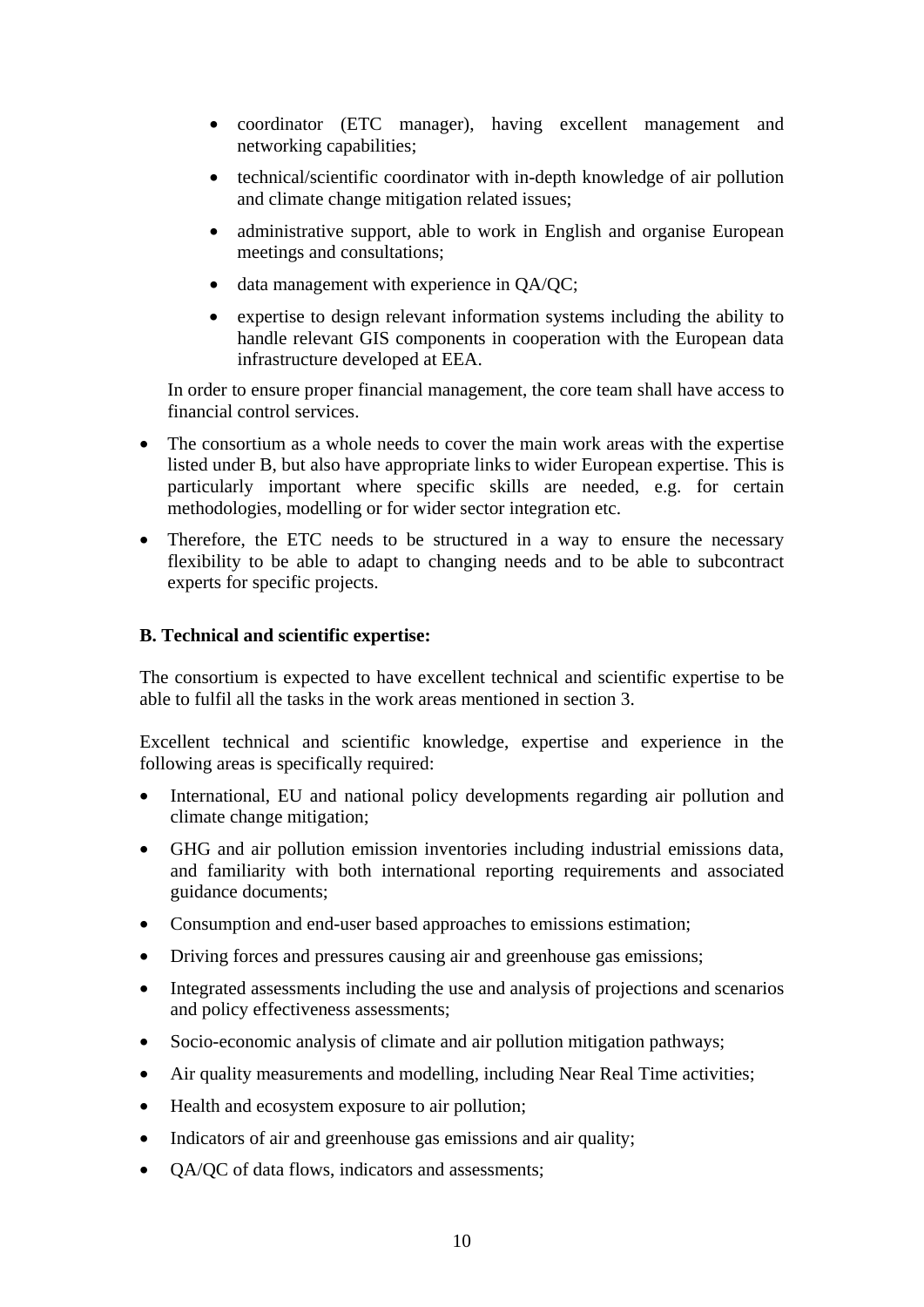- SEIS, GMES and its associated services;
- Spatial analysis (and Inspire);
- Networking and communicating with countries and also with relevant Commission and/or other international policy and scientific working groups and conferences.

# **5. Mandatory requirements**

In order to deliver high quality products and services the future beneficiaries shall comply with the following mandatory requirements:

As the working language of the EEA is English, it will also be the working language of the FPA and SAs. More particularly, the ETC is expected to deliver documents (background notes, draft fact sheets and reports, etc.) at a quality level requiring minimal further language checking prior to publication. Future beneficiaries are required to have a quality control procedure to this effect.

Without exception, the ETC shall report to the EEA, the main contact points being the ETC Manager and the relevant EEA Project Manager.

Subject to guidance from the EEA, the ETC shall ensure coherence and integration of its work with the work carried out by the EEA. To this effect and as far as specific tasks are concerned, the EEA Project Manager/s will be in close contact with the future beneficiaries (ETC Manager and partners as needed).

The ETC is also expected to provide input into the development of the EEA annual work programme. Furthermore it shall provide EEA with proposals for the continuous development of the working areas.

While cooperation amongst ETCs is subject to respective requests and coordination from the EEA, ETCs shall be structured in a way which ensures proper linkages with other ETCs as cross-sectoral and cross-thematic cooperation and integration needs further attention in the future. Such integrated cooperation needs highly transparent ETC management in order to avoid duplication or disintegration of tasks across partners.

Maintaining and improving the links to  $Eionet^6$ , in particular the Primary Contact Points (PCP) and National Reference Centres (NRC) appointed by the member countries, is the basic foundation for the work of the ETCs. This means, e.g., *ad hoc* technical support to member countries, reflecting the specific needs of all countries, to enable them to contribute to the reporting of 'priority data'. The ETC shall also assist the EEA in organising annual meetings with the Eionet partners.

The EEA is committed to an internal Environmental Policy to ensure that the EEA operates in an environmentally sound manner. Since March 2005 the EEA is EMAS certified. It is thus required that the future beneficiaries take into consideration the reduction of environmental impact of ETC activities and develop Environmental Policies for the ETCs.

1

<sup>6</sup> http://www.eionet.europa.eu/.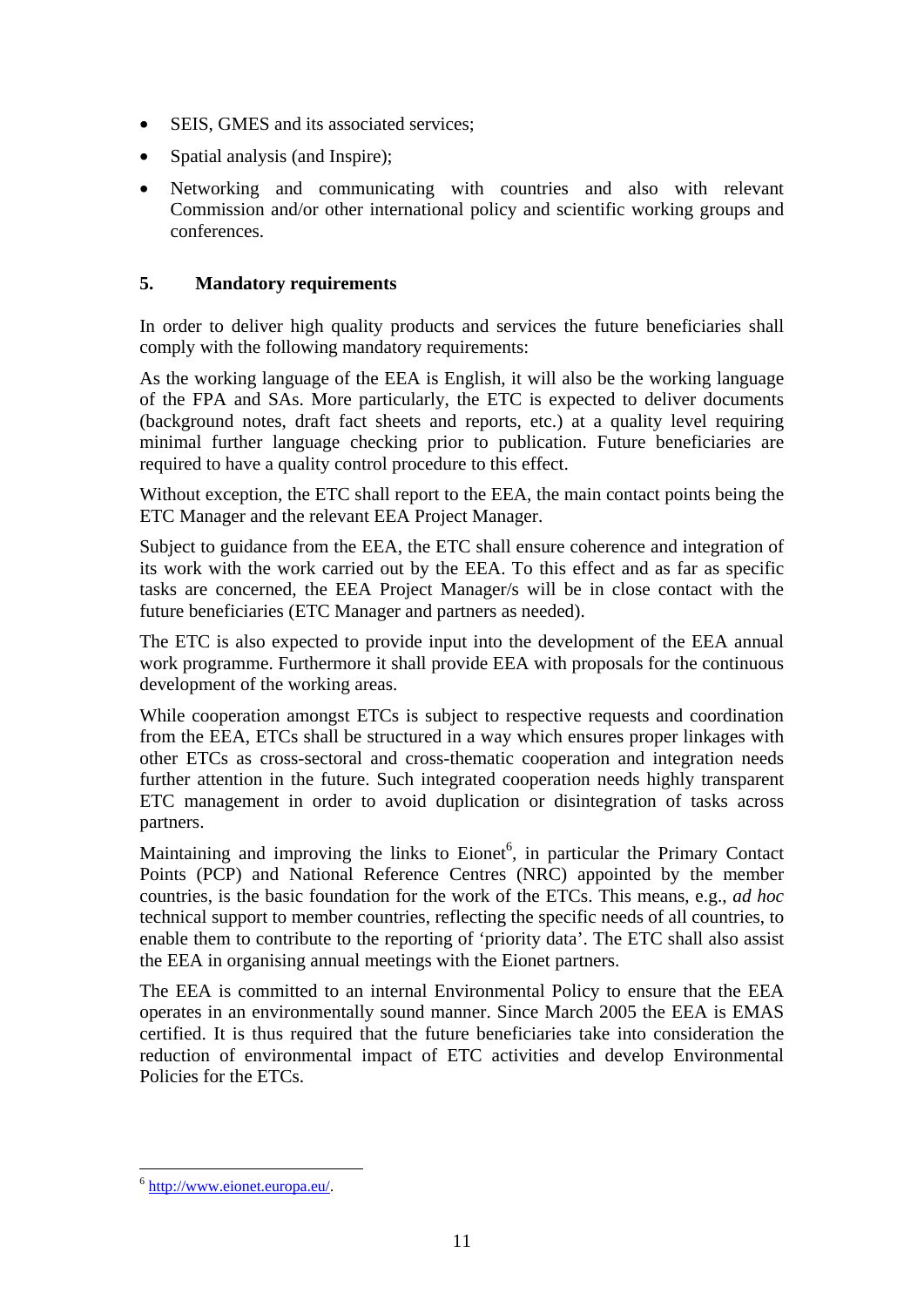# **6. Criteria**

# **6.1 Eligibility**

*Consortia* consisting of at least two partners (natural/legal persons, private or public), these partners being established in different EEA member countries (the 27 EU Member States, Iceland, Liechtenstein, Norway, Switzerland and Turkey), are eligible, subject to 6.2 and 6.3, for submitting proposals.

Entities which do not have legal personality under the applicable national law of one of the EEA member countries are also eligible under the same conditions, provided that their representatives have and can prove their capacity to undertake legal obligations on their behalf and assume financial liability.

A *consortium* may also include partners from other countries than the above mentioned, provided that the other eligibility requirements are respected and the share of partners from non-EEA member countries does not exceed 10 % of the total eligible costs.

# **6.2** *Ne bis in idem*

While partners may participate in *consortia* aiming at FPAs concerning different ETCs (see the parallel Open Calls EEA/NSV/10/001, EEA/NSV/10/002 and EEA/NSV/10/003), **no partner** may participate **in more than one** *consortium* aiming at the FPA **concerning the ETC of this Open Call**, the ETC on Air Pollution and Climate Change Mitigation. Disregard of this rule leads to exclusion of all *consortia* concerned.

Similarly it is prohibited for proposed staff to sign letters of intent to participate in more than one *consortium* aiming at the FPA concerning this ETC. Disregard of this rule leads to exclusion of all *consortia* concerned.

### **6.3 Exclusion criteria**

Apart from the situations under 6.2, *consortia* shall be excluded from participation in this procedure if any of its partners is in one of the situations referred to in Articles 93(1), 94 and 96(2)(a) of the FR, namely the following:

(a) they are bankrupt or being wound up, are having their affairs administered by the courts, have entered into an arrangement with creditors, have suspended business activities, are the subject of proceedings concerning those matters, or are in any analogous situation arising from a similar procedure provided for in national legislation or regulations;

(b) they have been convicted of an offence concerning their professional conduct by a judgment which has the force of *res judicata*;

(c) they have been guilty of grave professional misconduct proven by any means which the contracting authority can justify;

(d) they have not fulfilled obligations relating to the payment of social security contributions or the payment of taxes in accordance with the legal provisions of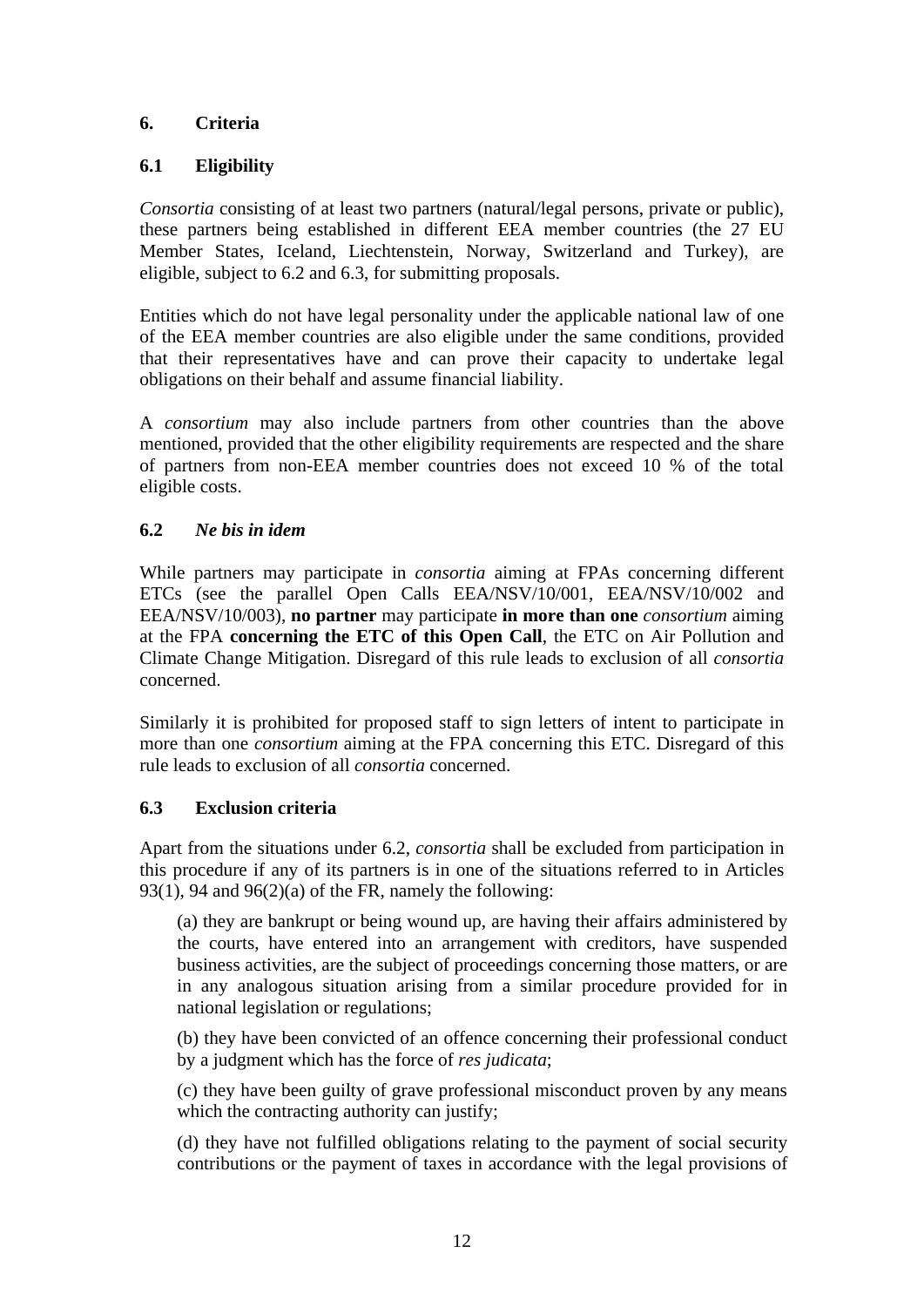the country in which they are established or with those of the country of the contracting authority or those of the country where the contract is to be performed;

(e) they have been the subject of a judgment which has the force of *res judicata* for fraud, corruption, involvement in a criminal organisation or any other illegal activity detrimental to the Communities' financial interests;

(f) they are currently subject to an administrative penalty referred to in Article 96(1) FR

(g) they are faced with a conflict of interest

(h) they are guilty of misrepresentation in supplying the information required by the contracting authority as a condition of participation in the procedure or fail to supply this information

(i) following another procurement or grant award procedure financed by the Community budget, they have been declared to be in serious breach of contract for failure to comply with their contractual obligations;

(j) have been excluded (according to Article  $96(2)(a)$  FR) as candidate, tenderer or contractor from the contracts and grants financed by the budget, for a maximum period of ten years.

The cases referred to in point (e) shall be the following:

(a) cases of fraud as referred to in Article 1 of the Convention on the protection of the European Communities' financial interests drawn up by the Council Act of 26 July 1995;

(b) cases of corruption as referred to in Article 3 of the Convention on the fight against corruption involving officials of the European Communities or officials of Member States of the European Union, drawn up by the Council Act of 26 May 1997;

(c) cases of involvement in a criminal organisation, as defined in Article 2(1) of Joint Action 98/733/JHA of the Council;

(d) cases of money laundering as defined in Article 1 of Council Directive 91/308/EEC

Every *consortium* partner must provide a declaration on their honour, duly signed and dated, stating that they are not in any of the situations listed above (see Annex 3).

The *consortium* with whom the Agency will enter into a Framework Partnership Agreement must provide evidence confirming the declaration referred to in the previous point.

The contracting authority shall accept as satisfactory the following evidence:

i) For points (a), (b) and (e) a recent extract from the judicial record, or failing that, a recent equivalent document issued by a judicial or administrative authority in the country of origin or provenance showing that those requirements are satisfied.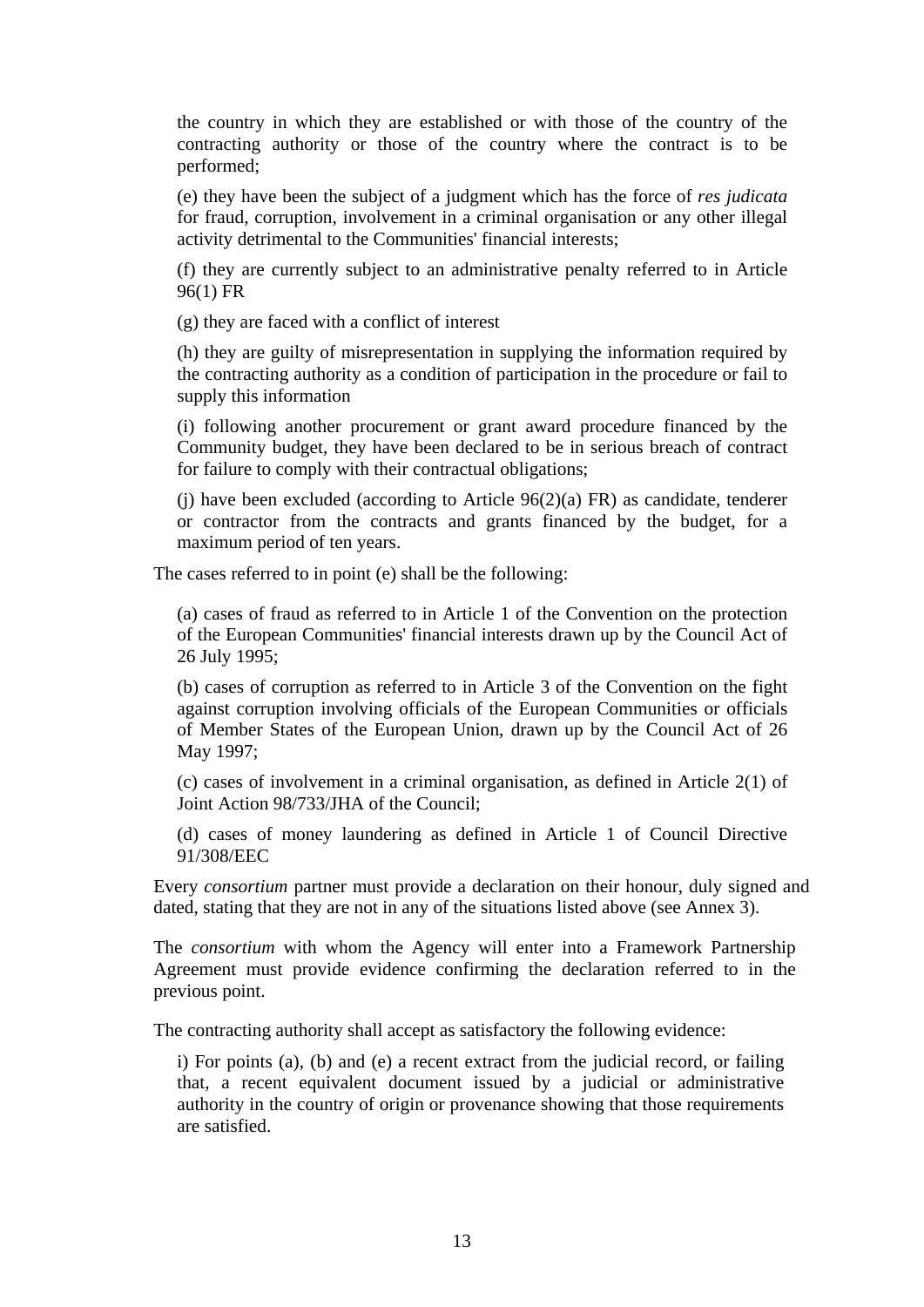ii) For point (d) a recent certificate issued by the competent authority of the State concerned.

Where the document or certificate referred to above is not issued in the country concerned and for other cases of exclusion, it may be replaced by a sworn or, failing that, a solemn statement made by the interested party before a judicial or administrative authority, a notary or a qualified professional body in his country of origin or provenance.

### **6.4 Selection criteria**

The selection criteria will be assessed as a first step by the evaluation committee. Failure to comply with these criteria will result in the proposal not being evaluated further by the evaluation committee. Applicants may be asked to provide additional proof, or to clarify the supporting documents, related to the selection criteria within a specific time limit.

### **(a) Legal capacity**

*Consortia* are required to prove that all their partners are authorised to perform the action/framework partnership agreement under national law, as evidenced by inclusion in a trade or professional register, a sworn declaration or certificate, membership of a specific organisation, express authorisation, entry in the VAT register or any other statutory document allowing verification of the partner's legal status.

All partners of a *consortium* shall provide an identification sheet (Annex 2 to the Call for proposals) duly filled out and signed, a copy of inscription in a trade register, where applicable, and a copy of inscription in VAT registers.

#### **(b) Economic and financial capacity**

Evidence of the *consortium's* economic and financial capacity shall be furnished by the following documents:

- proof of stable and sufficient sources of funding to maintain the *consortium's* activity throughout the period 2011-2013;
- for private partners: profit and loss accounts, balance sheet for the last financial year for which the accounts were closed (and audit reports by an approved external auditor certifying the accounts for the last available financial year<sup>7</sup>).

### **(c) Technical and professional capacity**

1

<sup>7</sup> Having regard to Article 173(4) IR and the fact that all *consortium* partners will assume joint and several liability in accordance with the FPA, such audit reports are not required if *consortia* include any public bodies.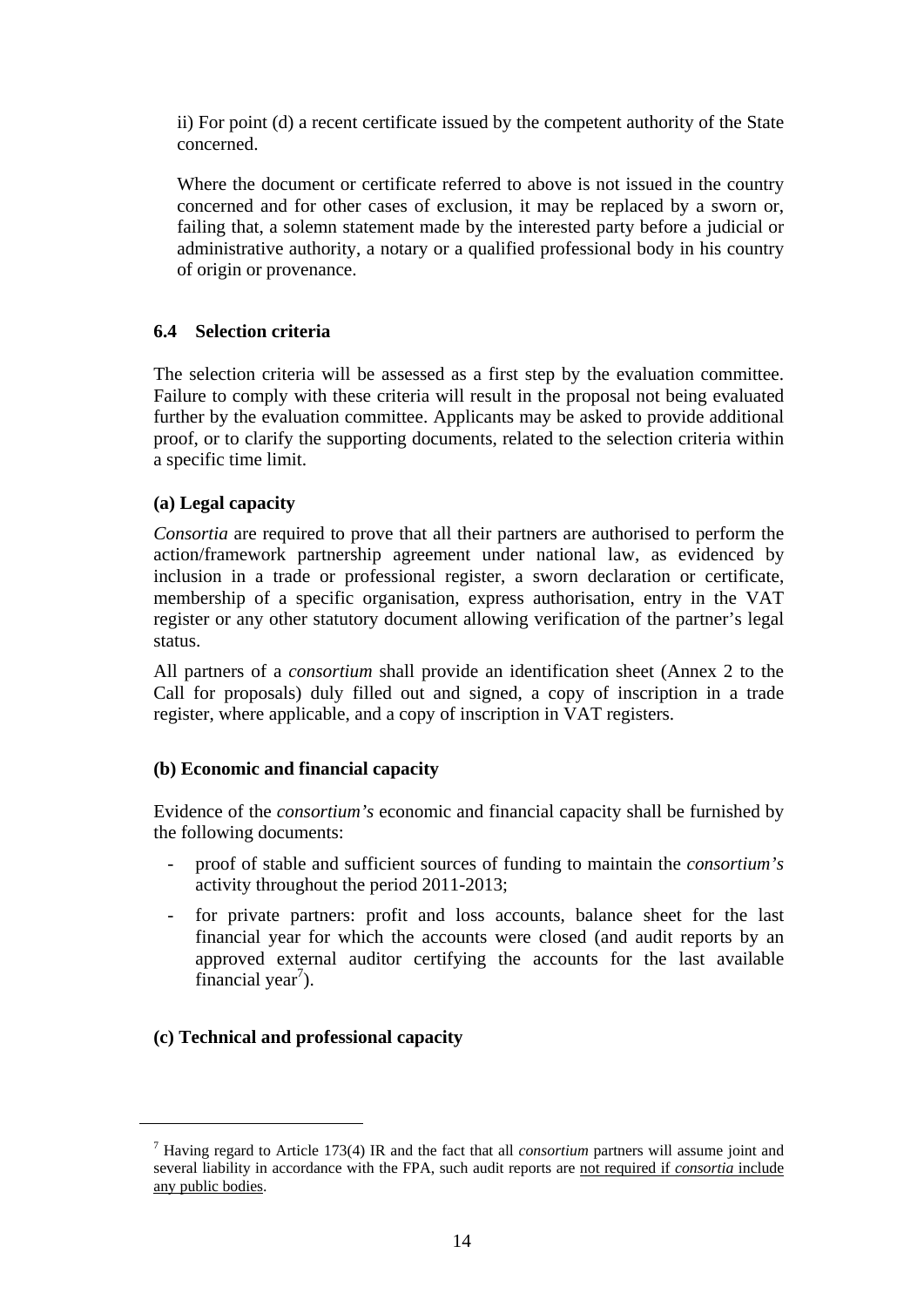Evidence of the *consortium's* technical and professional capacity to carry out the envisaged work programme shall be furnished on the basis of the following documents:

- 1. Detailed CVs (indicating, *inter alia*, the level of English/other language skills) + signed letters of intent of:
	- the ETC Manager and core staff of the *consortium* coordinator; as well as
	- the key experts of all *consortium* partners

proving that the *consortium* as a whole has sufficient technical, scientific and management (including financial) experience to assume the role of an ETC;

- 2. A list and brief account of work considered relevant and carried out by the partners forming the *consortium* in the past five years, with the sums, dates and recipients, public or private;
- 3. Letters of intent of all *consortium* partners to participate and provide cofinancing up to at least 10% of the total eligible cost of the annual work programme:<sup>8</sup>
- 4. For each partner established in an EEA member country, letters of confirmation from the respective Member of the EEA Management Board that the relevant partner is able to perform the function of an ETC partner within Eionet.
- 5. Proof and description of the *consortium's*/partners' Quality Assurance and Quality Control systems;
- 6. Proof and description of the *consortium's*/partners' environmental policy;

 <sup>8</sup> The 10%-rule of minimum co-financing is applied towards the *consortium* as a whole. To what extent partners contribute to this co-financing is an internal *consortium* matter. Before awarding any grant through Specific Agreements (SAs) based on the Framework Partnership Agreement (FPA), the *consortium* must furnish proof of the amount of co-financing to be provided (Article I.6.2 FPA).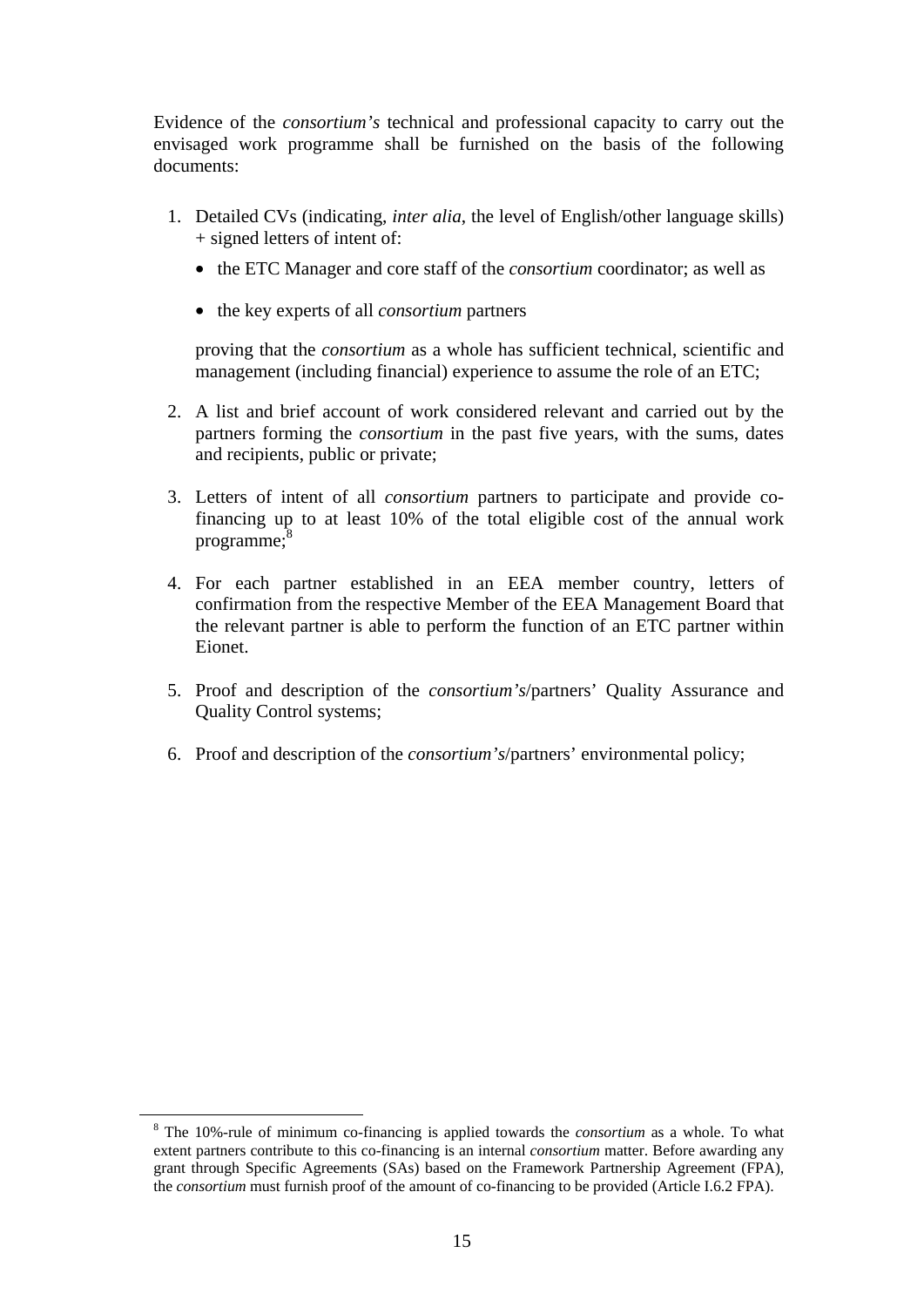# **6.5 Award criteria**

The Framework Partnership Agreement will be concluded with the *consortium* whose proposal guarantees best that the EEA demands as described above are met. Proposals will be evaluated on the basis of the six award criteria and allocation of points as outlined below, producing a maximum total score of 100 points:

|              |                                                                                                                                                                                                                                                                                                                                                                                                                                                                                                                                                                                                   | Max. award   |
|--------------|---------------------------------------------------------------------------------------------------------------------------------------------------------------------------------------------------------------------------------------------------------------------------------------------------------------------------------------------------------------------------------------------------------------------------------------------------------------------------------------------------------------------------------------------------------------------------------------------------|--------------|
| 1.           | <b>General approach to the work</b> – ability to provide information that addresses the<br>needs of policy-makers. The proposal needs to demonstrate the consortium's<br>understanding of the objectives of the EEA strategy, and the policies to which ETC<br>on Air pollution and climate change mitigation will contribute. This needs to be<br>reflected in the set up of the consortium, the approach taken to the work and the<br>products proposed.                                                                                                                                        | points<br>15 |
| 2.           | Expertise and experience in data on air pollution and climate change mitigation<br>- the expertise and experience of the consortium as evident from their previous<br>projects and publications/reports/internet sites regarding in-depth knowledge of EU<br>and international data on air pollution and climate change mitigation (collection,<br>validation processes, quality assurance and quality control, and data management)                                                                                                                                                              | 25           |
| 3.           | Expertise and experience of air pollution and climate change mitigation<br>relevant policy processes – the expertise and experience of the consortium in<br>analysis of effectiveness of EU and national strategies and policies, including air<br>pollution and climate change mitigation (often integrated within other key policies)<br>as evident from their previous projects and publications/reports. Experience in<br>participation in the development and implementation of strategies and policies by<br>providing expert advice in EU and/or international steering and working groups | 15           |
| 4.           | Expertise and experience in developing indicators and supporting assessment -<br>the expertise and experience of the consortium in developing indicators and their<br>relationships and contributing to broad environmental pan-European assessments,<br>sectoral assessments, and environmental thematic assessments, as evident from<br>previous projects and publications/reports                                                                                                                                                                                                              | 15           |
| 5.           | Use of existing capacities in Europe – Sound approach to access of expert<br>networks in the member countries and in institutes external to the consortium, links<br>with relevant scientific and other organisations in Europe as evident from previous<br>projects and reports.                                                                                                                                                                                                                                                                                                                 | 15           |
| 6.           | <b>Project management and networking capacity</b> – Sound arrangements for the<br>management of the ETC consortium, and tracked record in implementing effective<br>management procedures, enhancing cooperation between partners, and with<br>countries and other stakeholders, transparent financial administration environmental<br>policy adopted and quality assurance. Adequate level of manpower, resources and<br>output corresponding to the indicative annual budget. Ability to work with countries<br>across Europe (EEA countries and potentially others).                           | 15           |
| <b>TOTAL</b> |                                                                                                                                                                                                                                                                                                                                                                                                                                                                                                                                                                                                   | 100          |

Proposals will be evaluated and awarded points according to the extent to which the above award criteria are fulfilled. Proposals scoring less than 65% of the maximum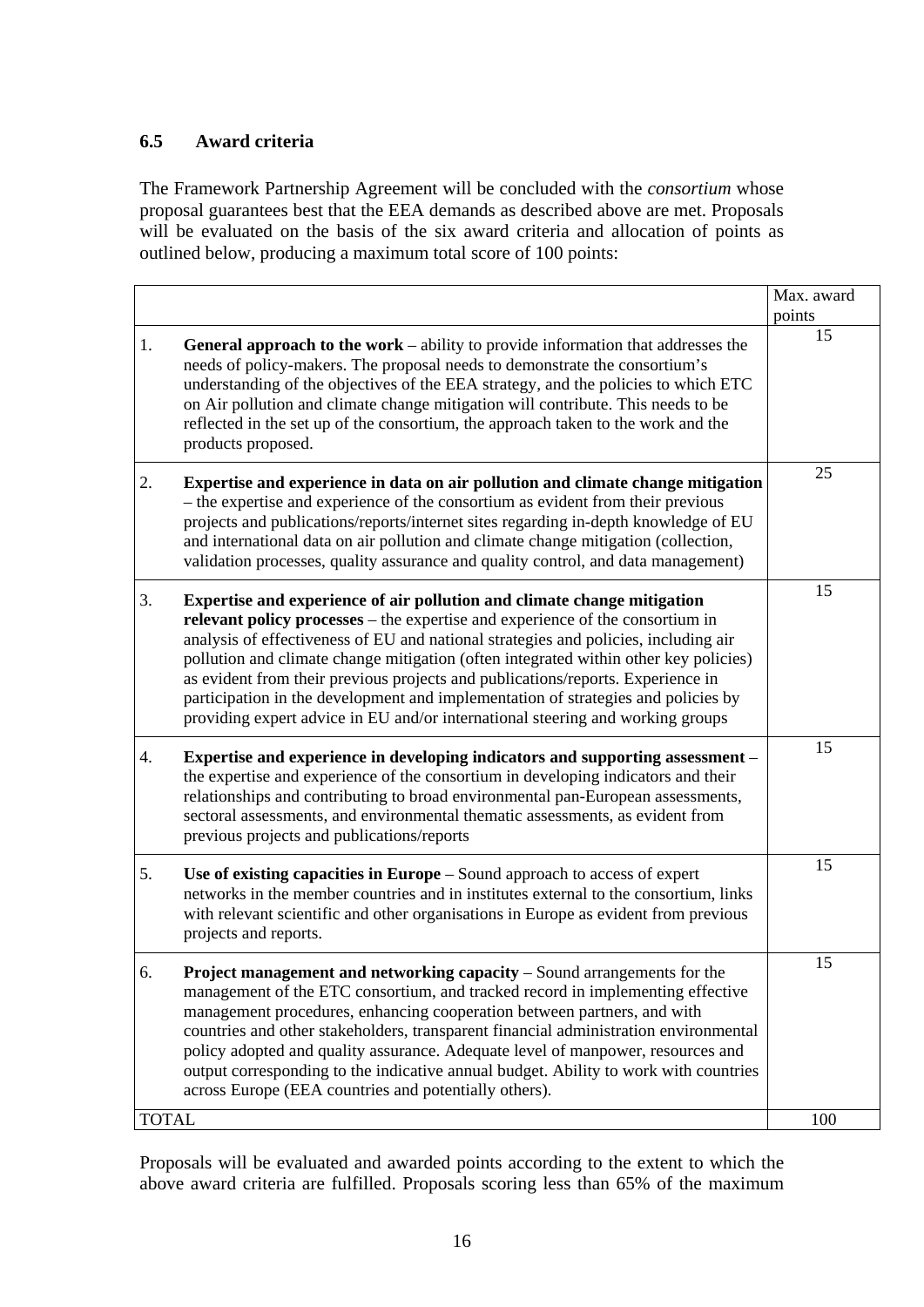total score for the seven award criteria overall will be considered to be of insufficient quality and eliminated from the award procedure. Should proposals obtain the same total score of 65 points or more and tie for first place, the winning proposal will be decided on the basis of the highest score achieved in total across award criteria 2 to 4.

# **7. Environmental considerations**

The EEA runs a certified environmental management system (EMAS) and aims to minimise the environmental impact of all its activities, including those carried out under contract. The future beneficiaries will, therefore, be requested to consider the EEA environmental management guidelines in the implementation of the contract, in particular, those relating to business travel/electronic means of communication, paper and energy consumption. Further information on the EMAS system can be found on the EEA homepage: http://www.eea.europa.eu/documents/emas.

Moreover, it is strongly recommended that proposals are submitted in an environmentally friendly way, e.g., by choosing a simple and clear structure (list of contents and consecutive page numbering), double-sided printing, limiting attachments to what is required in the Terms of Reference (no additional material in paper) and avoiding plastic folders or binders.

# **8. Further information**

Submitting a proposal implies acceptance by the *consortium* of all terms and conditions of the standard Framework Partnership Agreement (FPA) and its Annexes.

# **9. Timing**

### **Information briefing: 3 February 2010 (Copenhagen)**

### **Deadline for submitting proposals: 20 April 2010**

Following the decision of the EEA Management Board on the designation of the successful *consortium* (foreseen for 16 June 2010) and prior to signature of the Framework Partnership Agreement (FPA) all *consortia* will be notified of the outcome of this call.